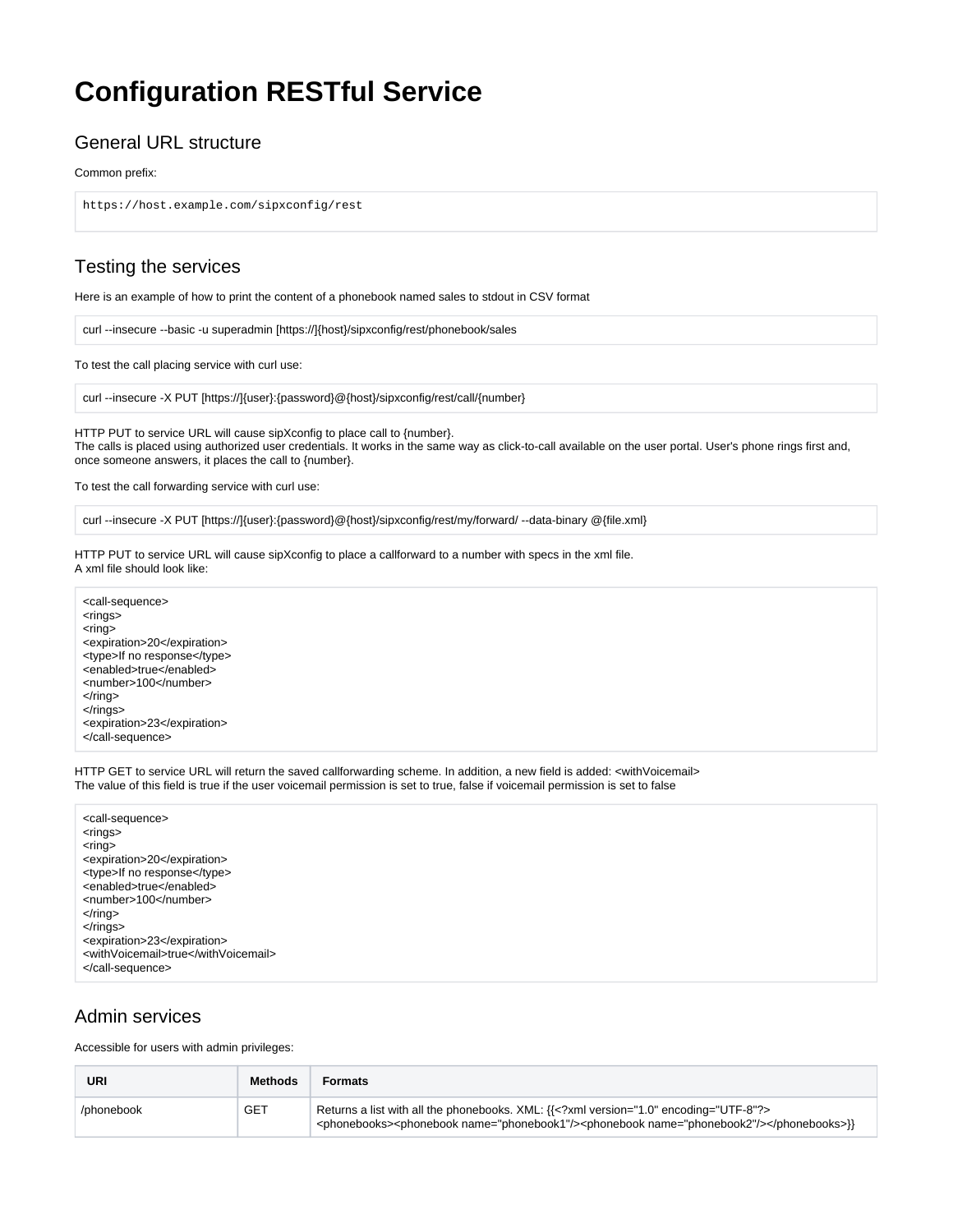| /phonebook/{name}                       | <b>GET</b>                                | Returns a list with {name} phonebook entries. CSV "First name", "Last name", "Number"<br><b>XML</b>                                                                                                                                                                                                                                                                                                                                                                                                                                                                                                                                                        |  |  |  |
|-----------------------------------------|-------------------------------------------|------------------------------------------------------------------------------------------------------------------------------------------------------------------------------------------------------------------------------------------------------------------------------------------------------------------------------------------------------------------------------------------------------------------------------------------------------------------------------------------------------------------------------------------------------------------------------------------------------------------------------------------------------------|--|--|--|
| /phone                                  | <b>POST</b>                               | Creates a phone. XML                                                                                                                                                                                                                                                                                                                                                                                                                                                                                                                                                                                                                                       |  |  |  |
| /auto-attendant                         | <b>GET</b>                                | Retrieves the list of auto-attendants configured. XML, JSON                                                                                                                                                                                                                                                                                                                                                                                                                                                                                                                                                                                                |  |  |  |
| /auto-attendant/specialmode             | <b>GET</b><br><b>PUT</b><br><b>DELETE</b> | GET retrieves the use the special auto attendant status(true/false). PUT will set it to true, DELETE will set<br>it to false. XML, JSON                                                                                                                                                                                                                                                                                                                                                                                                                                                                                                                    |  |  |  |
| /auto-attendant/{attendant}<br>/special | <b>PUT</b><br><b>DELETE</b>               | PUT - Use the attendant as special attendant; DELETE - TBD                                                                                                                                                                                                                                                                                                                                                                                                                                                                                                                                                                                                 |  |  |  |
| /activecdrs/{user}                      | <b>GET</b>                                | GET - Retrieve active calls for given user, sample output<br><cdrs><br/><math>&lt;</math>cdr<math>&gt;</math><br/><math>&lt;</math>from&gt;2012<math>&lt;</math>/from&gt;<br/><from-aor><sip:2012@test.com></sip:2012@test.com></from-aor><br/><math>&lt;</math>to&gt;32020<math>&lt;</math>/to&gt;<br/><to-aor><sip:32020@test.com></sip:32020@test.com></to-aor><br/><direction>INCOMING</direction><br/><recipient>32020</recipient><br/><internal>false</internal><br/><type>Unknown</type><br/><start-time>1361226016000</start-time><br/><duration>28926</duration><br/><math>&lt;</math>/cdr&gt;<br/><math>&lt;</math>/cdrs<math>&gt;</math></cdrs> |  |  |  |

#### User services

Accessible for all users:

| <b>URI</b>                                                                                                        | <b>Methods</b>                            | <b>Formats</b>                                                                                                                                                                                                                                                                                      |
|-------------------------------------------------------------------------------------------------------------------|-------------------------------------------|-----------------------------------------------------------------------------------------------------------------------------------------------------------------------------------------------------------------------------------------------------------------------------------------------------|
| /my/call/{to}<br>/call/{to}                                                                                       | <b>PUT</b>                                | Initiates the call from the user to {to} address. PUT method requires non empty body which is<br>ignored. Supported as GET for clients that do not handle PUT.                                                                                                                                      |
| /my/voicemail/pin/{pin}                                                                                           | <b>PUT</b>                                | changes user voicemail PIN                                                                                                                                                                                                                                                                          |
| /my/forward                                                                                                       | <b>GET</b><br><b>PUT</b>                  | retrieves (GET) or changes (PUT) user call forwarding XML, JSON                                                                                                                                                                                                                                     |
| /my/feed/voicemail/{folder}                                                                                       | <b>GET</b>                                | voicemail folder presented as RSS feed                                                                                                                                                                                                                                                              |
| /my/phonebook                                                                                                     | <b>GET</b>                                | JSON, XMLphonebook representation                                                                                                                                                                                                                                                                   |
| /my/phonebook/entry/{entryId}                                                                                     | <b>GET</b><br><b>PUT</b><br><b>DELETE</b> | retrieves (GET), changes (PUT) and deletes (DELETE) entries in private phonebookXMLJSON                                                                                                                                                                                                             |
| /my/contact-information                                                                                           | <b>GET</b><br><b>PUT</b>                  | retrieve and change contact info for the userXML, JSON                                                                                                                                                                                                                                              |
| /my/search/phonebook?query=<br>{search-term}                                                                      | <b>GET</b>                                | searching user phonebookXML                                                                                                                                                                                                                                                                         |
| /my/mailbox/{user}/preferences<br>/activegreeting<br>/my/mailbox/{user}/preferences<br>/activegreeting/{greeting} | <b>GET</b><br><b>PUT</b>                  | retrieves and sets active greeting setting for a specific user<br>GET: XML, plain text (one of none, standard, outofoffice, extendedabsence)<br>PUT: plain text (one of none, standard, outofoffice, extendedabsence); an error 500 will be<br>returned if the greeting is not one of the 4 strings |
| /my/conferences                                                                                                   | <b>GET</b>                                | returns a list with all conferences for a specific user<br>(enabled, name, description, extension) XML, JSON                                                                                                                                                                                        |
| /my/activecdrs                                                                                                    | <b>GET</b>                                | returns a list with all active calls (ongoing) for a specific user in XML or JSON format                                                                                                                                                                                                            |
| /my/logindetails                                                                                                  | <b>GET</b>                                | returns username and im ID for a specific user in XML or JSON format. To be used when alias is<br>provided in authentication details                                                                                                                                                                |

# Sample php Click to Call Code: